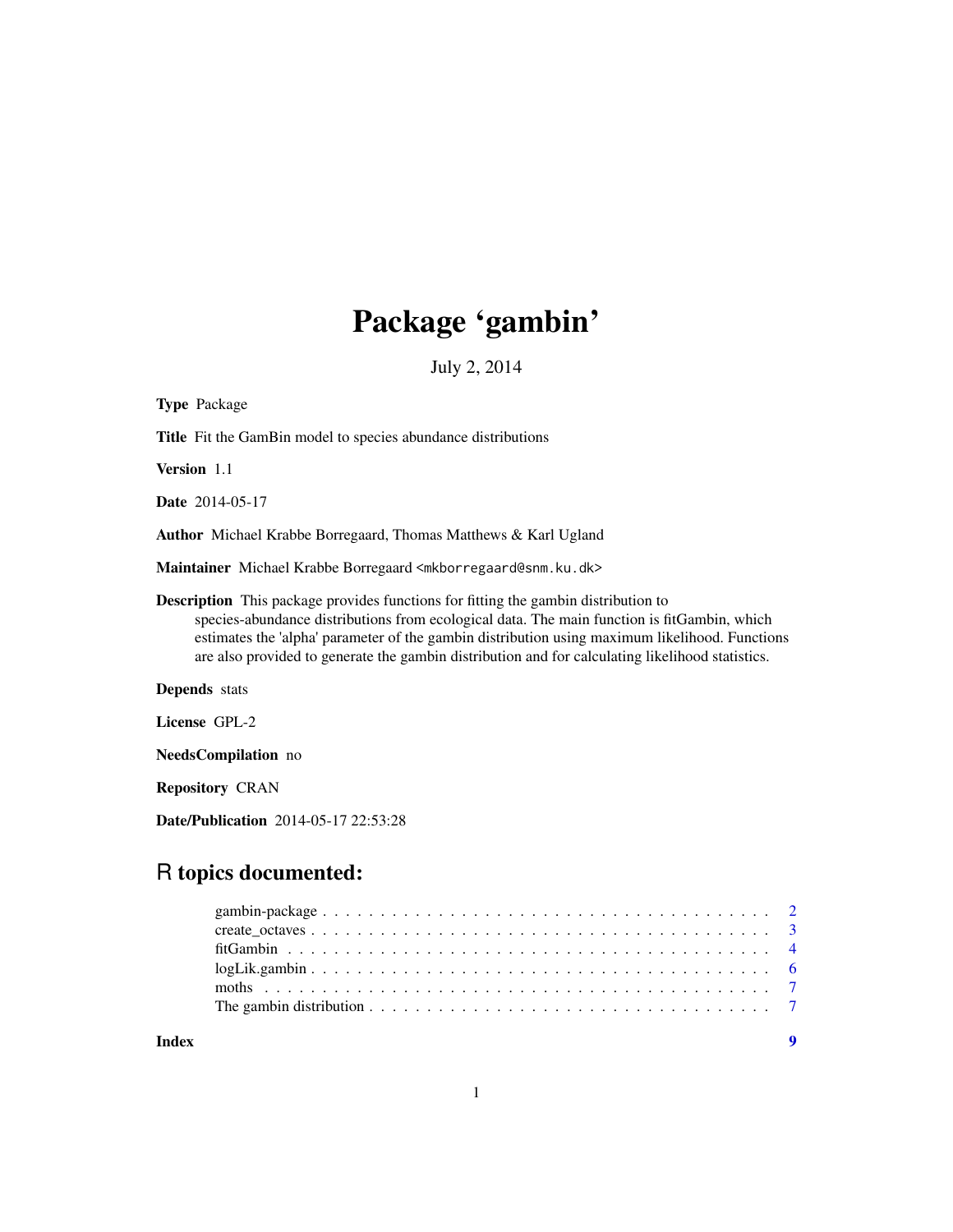<span id="page-1-0"></span>

This package provides functions for fitting the gambin distribution to species-abundance distributions from ecological data. The main function is fitGambin, which estimates the 'alpha' parameter of the gambin distribution using maximum likelihood.

#### Details

| Package: | gambin     |
|----------|------------|
| Type:    | Package    |
| Version: | 1.0        |
| Date:    | 2013-09-11 |
| License: | $GPL-2$    |

The gambin distribution is a sample distribution based on a stochastic model of species abundances, and has been demonstrated to fit empirical data better than the most commonly used speciesabundance models (see references). Gambin is a stochastic model which combines the gamma distribution with a binomial sampling method. To fit the gambin distribution, the abundance data is first binned into octaves. The expected abundance octave of a species is given by the number of successfull consecutive Bernoulli trials with a given parameter p. The parameter p of species is assumed to distributed according to a gamma distribution. This approach can be viewed as linking the gamma distribution with the probability of success in a binomial process with x trials. Use the fitGambin function fit the gambin model to a vector of species abundances, optionally using a subsample of the individuals. The package estimates the alpha (shape) parameter with associated confidence intervals. Methods are provided for plotting the results, and for calculating the likelihood of fits.

#### Author(s)

Michael Krabbe Borregaard, Thomas J. Matthews & Karl I. Ugland Maintainer: Michael Krabbe Borregaard <mkborregaard@snm.ku.dk>

## References

Matthews, T.J., Borregaard, M.K., Ugland, K., Borges, P.A.V., Rigal, F. & Whittaker, R.J. (submitted MS). Maximum likelihood methods for fitting the Gambin model reveals a superior fit to empirical species-abundance distributions.

Ugland, K.I., Lambshead, F.J.D., McGill, B.J., Gray, J.S., O'Dea, N., Ladle, R.J. & Whittaker, R.J. (2007). Modelling dimensionality in species abundance distributions: description and evaluation of the Gambin model. Evolutionary Ecology Research, 9, 313-324.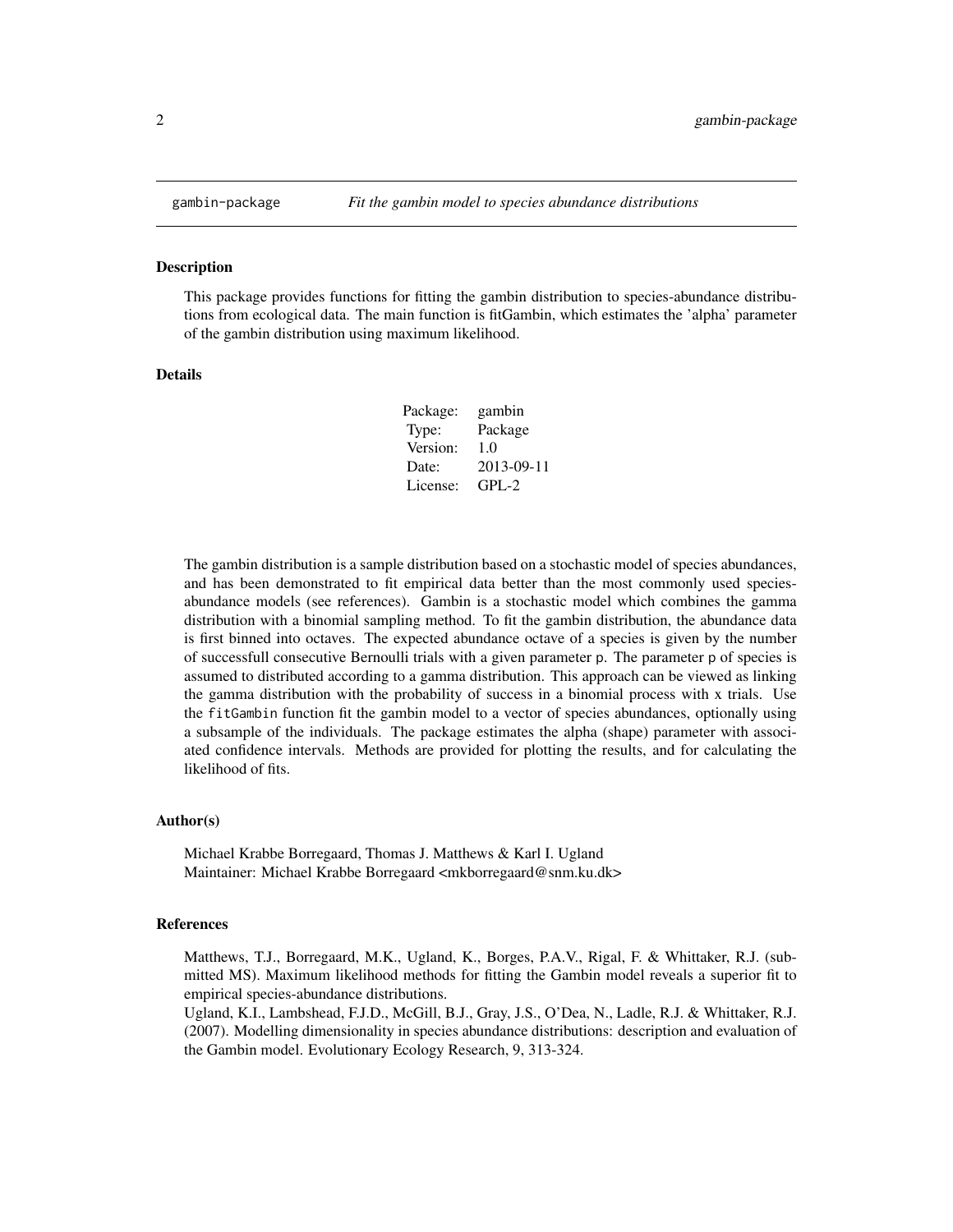<span id="page-2-0"></span>create\_octaves 3

#### Examples

```
data(moths)
fit <- fitGambin(moths)
plot(fit)
AIC(fit)
```
<span id="page-2-1"></span>create\_octaves *Reclassify a vector of species' abundances into abundance octaves*

## Description

Creates abundance octaves by a log2 transform that doubles the number of abundance classes within each octave (method 3 of Gray, Bjoergesaeter & Ugland 2006). Octave 0 contains the number of species with 1 individual, octave 1 the number of species with 2 or 3 individuals, octave 2 the number of species with 4 to 7 individuals, and so forth.

## Usage

```
create_octaves(abundances, subsample = 0)
```
## Arguments

| abundances | A numerical vector of species abundances in a community                                                                                                                                                |
|------------|--------------------------------------------------------------------------------------------------------------------------------------------------------------------------------------------------------|
| subsample  | If $> 0$ , the community is subsampled by this number of individuals before cre-<br>ating octaves. This is useful for analyses where alpha is estimated from a stan-<br>dardized number of individuals |
|            |                                                                                                                                                                                                        |

### Value

A data.frame with two variables: octave with the name of each octave and species with the number of species in that octave

## Author(s)

Michael Krabbe Borregaard

## References

Gray, J.S., Bjoergesaeter, A. & Ugland, K.I. (2006) On plotting species abundance distributions. Journal of Animal Ecology, 75, 752-756.

#### Examples

data(moths) create\_octaves(moths)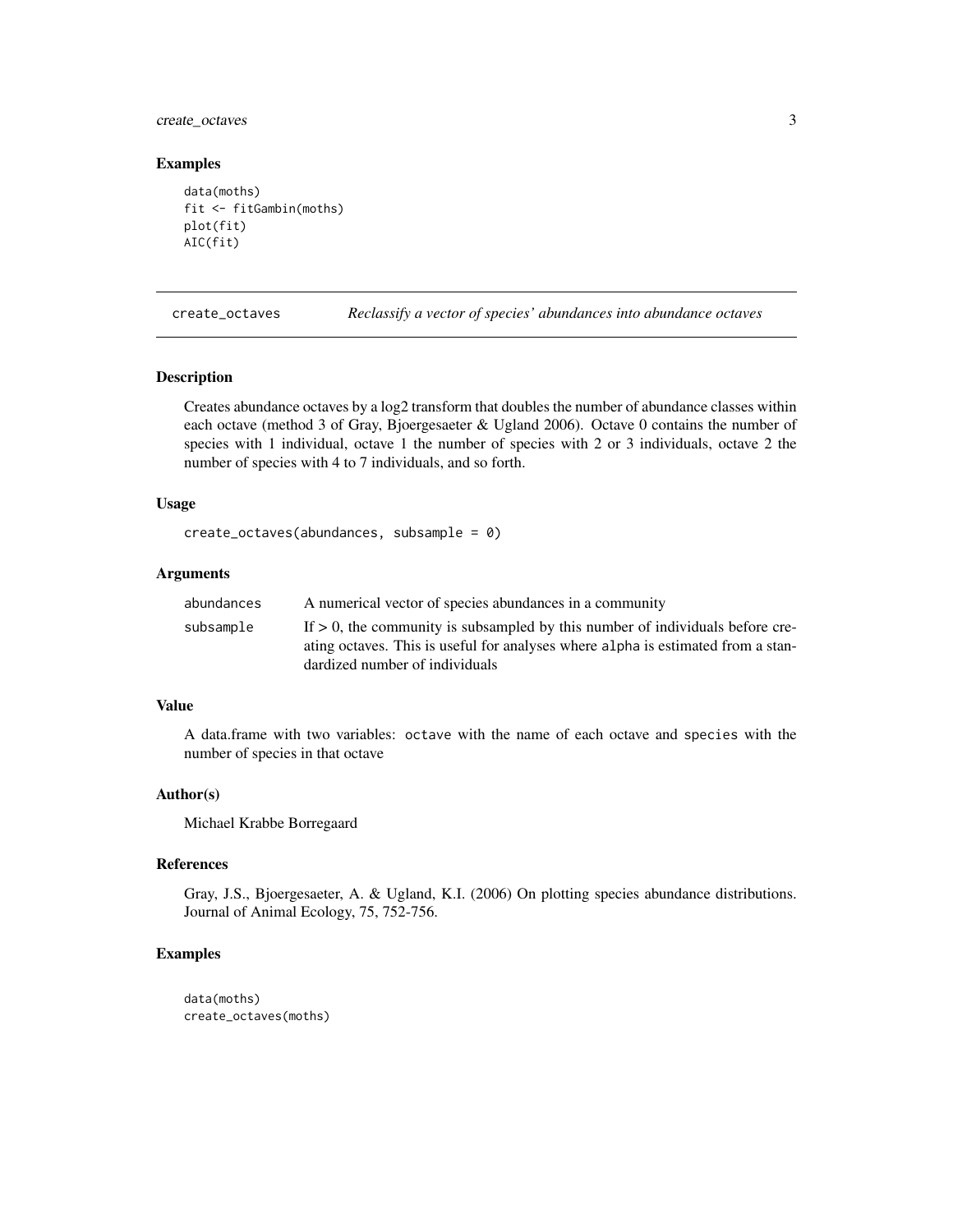Uses maximum likelihood methods to fit the GamBin model to binned species abundances. To control for the effect of sample size, the abundances may be subsampled prior to fitting.

## Usage

```
fitGambin(abundances, subsample = 0)
## S3 method for class 'gambin'
plot(x, barcol = "grey", barwidth = 1, cex.dots = 1, dotpch = 16,dotcol = par("fg"), line = FALSE, lwd = 1, linecol = par("fg"), ...)
## S3 method for class 'gambin'
predict(object, ...)
## S3 method for class 'gambin'
confint(object, parm = "alpha", level = 0.95, ...)
```
## Arguments

| abundances | Either a vector of abundances of all species in the sample/community; or the<br>result of create_octaves                                    |
|------------|---------------------------------------------------------------------------------------------------------------------------------------------|
| subsample  | The number of individuals to sample from the community before fitting the<br>GamBin model. If subsample $== 0$ the entire community is used |
| object     | a codegambin object created by fitGambin                                                                                                    |
| X          | a codegambin object created by fitGambin                                                                                                    |
| parm       | the parameter to calculate confidence intervals from. Only alpha is implemented                                                             |
| level      | the significance level of the confidence intervals                                                                                          |
| barcol     | the colour of the bars illustrating the empirical abundance of species in octaves                                                           |
| barwidth   | the width of the bars illustrating the empirical abundance of species in octaves                                                            |
| cex.dots   | the size of the dots illustrating the fitted abundance of species in octaves                                                                |
| dotpch     | the point character of the dots illustrating the fitted abundance of species in<br>octaves                                                  |
| dotcol     | the colour of the dots illustrating the fitted abundance of species in octaves                                                              |
| line       | should the dots be connected with a line?                                                                                                   |
| lwd        | the width of the line connecting dots                                                                                                       |
| linecol    | the colour of the line connecting dots                                                                                                      |
| $\cdots$   | further arguments to pass to barplot                                                                                                        |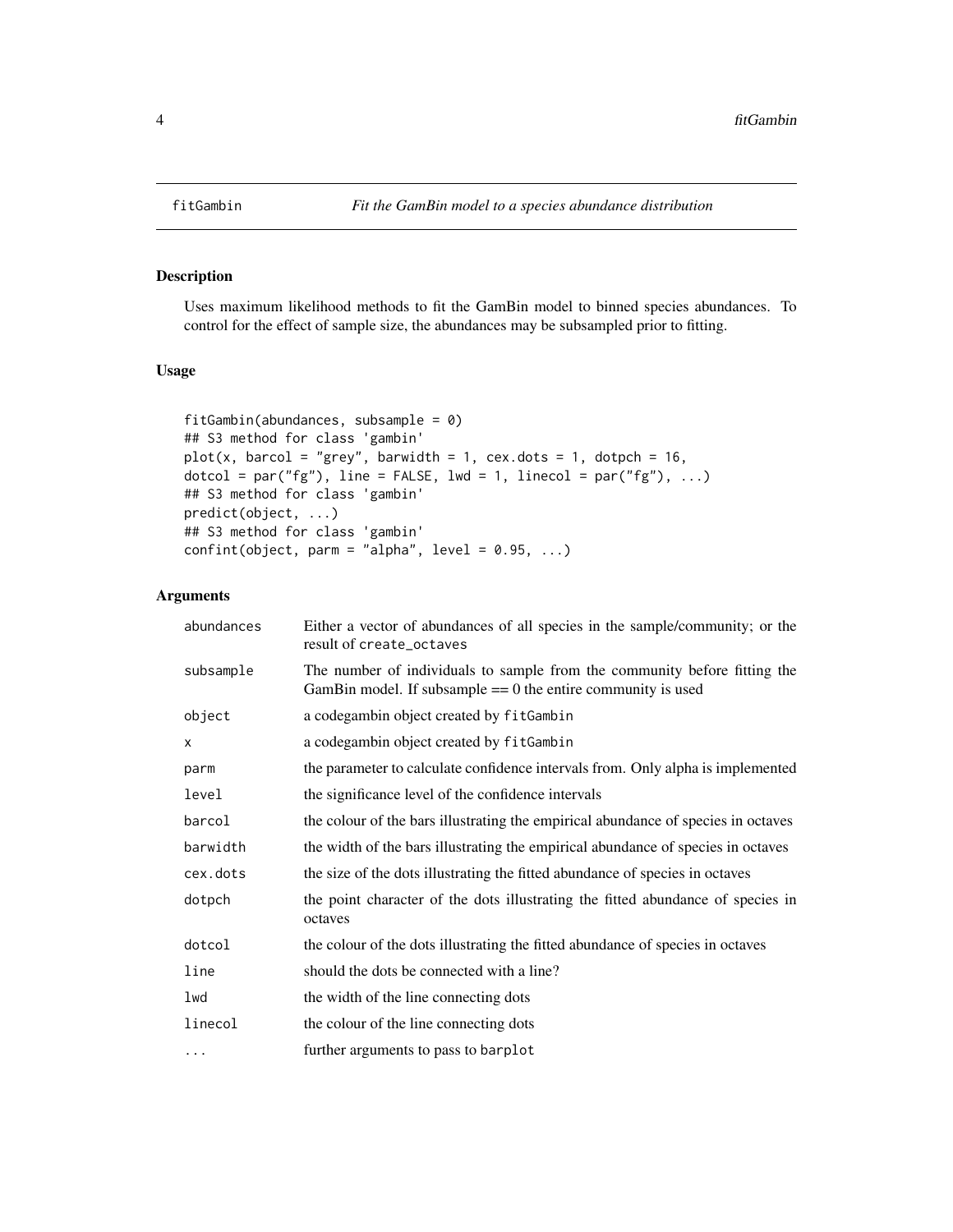#### <span id="page-4-0"></span>fitGambin 5

#### Details

The gambin distribution is fit to the number of species in abundance octaves, as specified by the create\_octaves function. Because the shape of species abundance distributions depend on sample size, abundances of different communities should be compared on equally large samples. The sample size can be set by the subsample parameter. To estimate alpha from a standardised sample, the function must be run several times; see the examples. The plot method creates a barplot showing the observed number of species in octaves, with the fitted GamBin distribution shown as black dots.

#### Value

The fitGambin function returns an object of class gambin, with the alpha and MaxOctave parameters of the GamBin distribution, the likelihood of the fit, and the empirical distribution over octaves.

#### Author(s)

Michael K. Borregaard, Thomas J. Matthews & Karl I. Ugland

#### References

Ugland, K.I., Lambshead, F.J.D., McGill, B.J., Gray, J.S., O'Dea, N., Ladle, R.J. & Whittaker, R.J. (2007). Modelling dimensionality in species abundance distributions: description and evaluation of the Gambin model. Evolutionary Ecology Research, 9, 313-324.

Matthews, T.J., Borregaard, M.K., Ugland, K., Borges, P.A.V., Rigal, F. & Whittaker, R.J. (submitted MS). Maximum likelihood methods for fitting the Gambin model reveals a superior fit to empirical species-abundance distributions.

#### See Also

[create\\_octaves](#page-2-1)

#### Examples

```
data(moths)
fit <- fitGambin(moths)
plot(fit)
summary(fit)
# based on a standardized level of 200 individuals
stand_fit <- replicate(20, fitGambin(moths, 1000)$Alpha) #may take a while on slower computers
print(c(mean = mean(stand_fit), sd = sd(stand_fit)))
```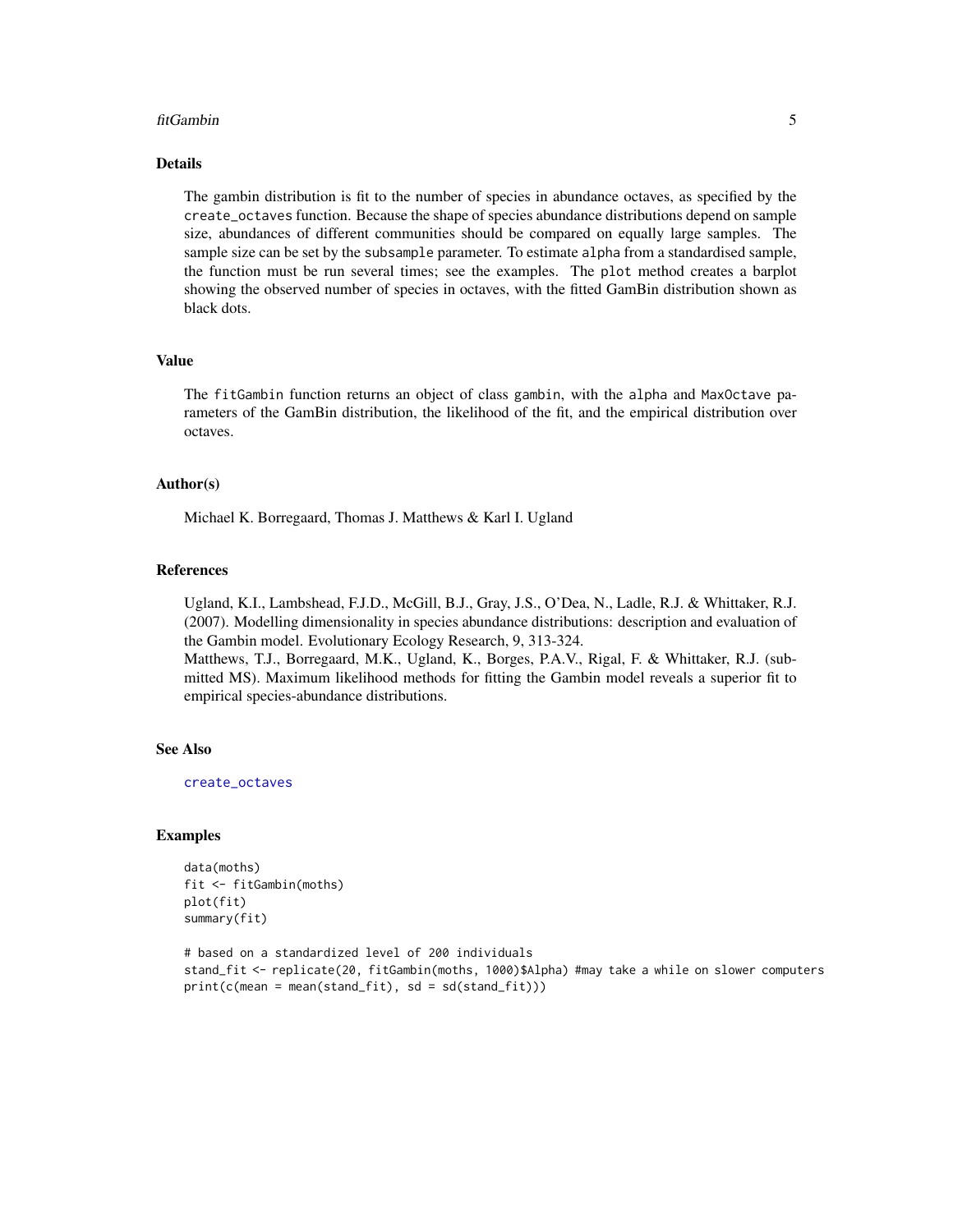<span id="page-5-0"></span>

Uses likelihood and information theoretical approaches to reveal the degree of fit of the GamBin model to empirical species abundance distributions.

## Usage

```
## S3 method for class 'gambin'
logLik(object, ...)
## S3 method for class 'gambin'
AIC(object, ...)
## S3 method for class 'gambin'
AICc(object, ...)
## S3 method for class 'gambin'
BIC(object, ...)
```
#### Arguments

| object   | an object of type gambin                  |
|----------|-------------------------------------------|
| $\cdots$ | further arguments to pass to the function |

#### Value

logLik returns an R object of type logLik. The other function return the numerical value of the statistic

## Author(s)

Michael K. Borregaard & Thomas J. Matthews

#### References

Akaike, Hirotugu. "A new look at the statistical model identification." Automatic Control, IEEE Transactions on 19.6 (1974): 716-723.

#### See Also

## [fitGambin](#page-3-1)

## Examples

```
data(moths)
fit <- fitGambin(moths)
AIC(fit)
```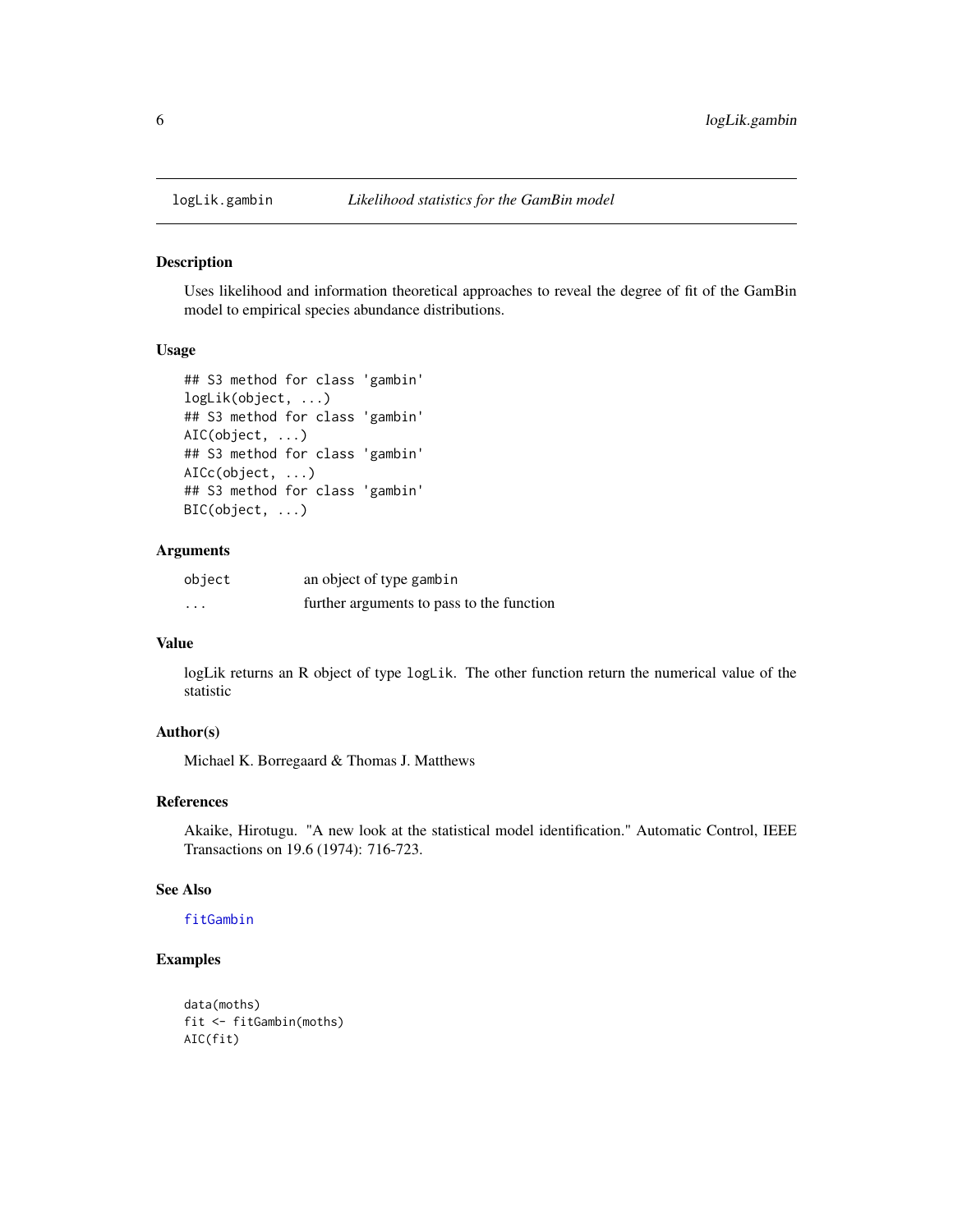<span id="page-6-0"></span>

Macro-Lepidoptera captured in a light trap at Rothamsted Experimental Station during 1935

### Usage

data(moths)

## Format

A numerical vector with the abundance of 195 moth species.

## Source

Williams, C.B. (1964) Patterns in the balance of nature. Academic Press, London.

## Examples

data(moths)

The gambin distribution

*Calculate the gambin distribution*

## Description

calculate the expected number of species in octaves for a given value of alpha and maxoctave

## Usage

```
dgambin(alpha, maxoctave)
gambin_exp(alpha, maxoctave, total_species)
```
## Arguments

| alpha         | the shape parameter of the GamBin distribution                                                            |
|---------------|-----------------------------------------------------------------------------------------------------------|
| maxoctave     | the scale parameter of the GamBin distribution - which octave is the highest in<br>the empirical dataset? |
| total_species | the total number of species in the empirical dataset                                                      |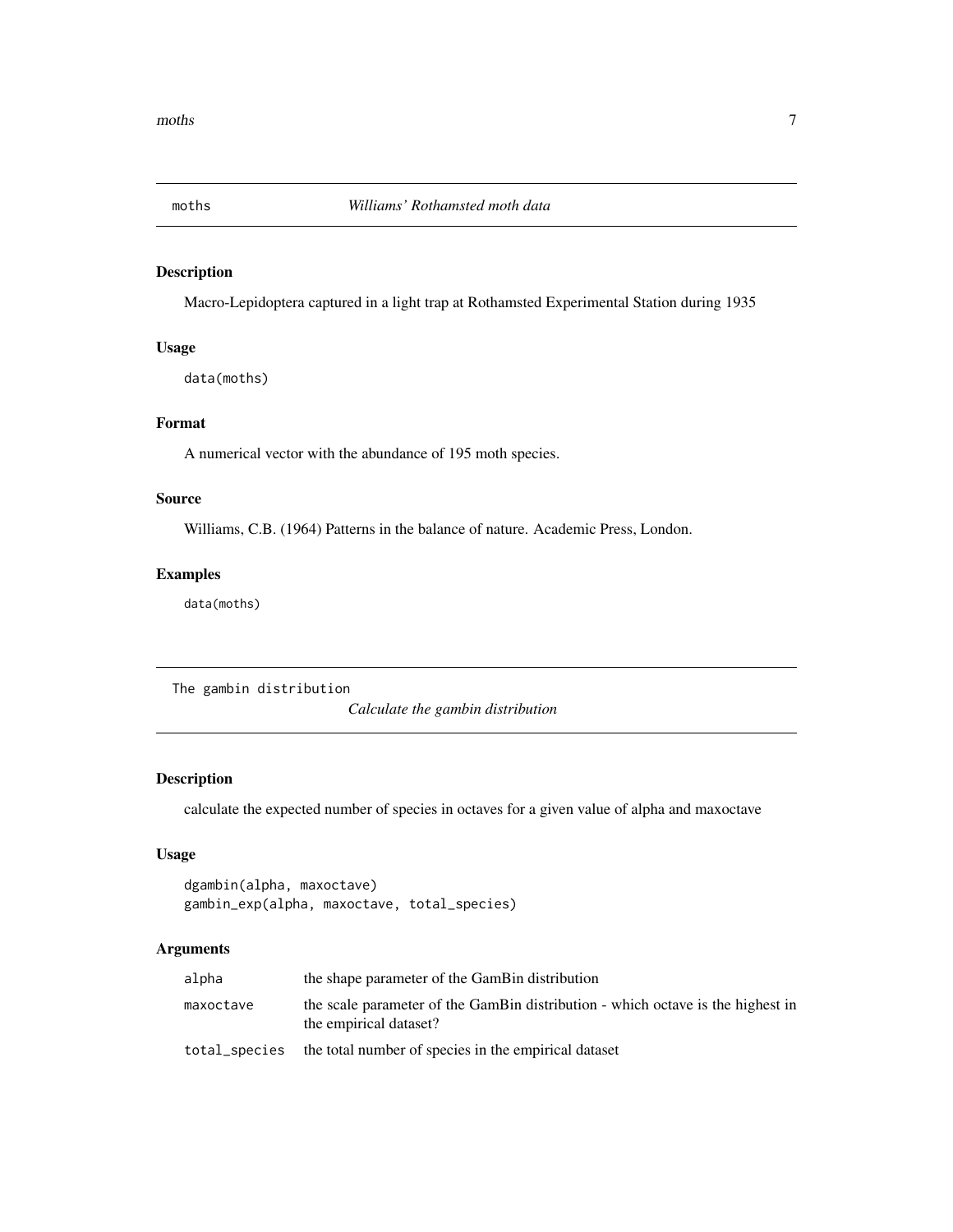## Details

dgambin gives the distribution function of gambin, so all octaves sum to 1. gambin\_exp multiplies this by the total number of species to give the expected GamBin distribution in units of species, for comparison with empirical data.

#### Value

A vector with length MaxOctave + 1 of the expected number of species in each octave

## Author(s)

Michael K. Borregaard, Thomas J. Matthews & Karl I. Ugland

## References

Ugland, K.I., Lambshead, F.J.D., McGill, B.J., Gray, J.S., O'Dea, N., Ladle, R.J. & Whittaker, R.J. (2007). Modelling dimensionality in species abundance distributions: description and evaluation of the Gambin model. Evolutionary Ecology Research, 9, 313-324.

Matthews, T.J., Borregaard, M.K., Ugland, K., Borges, P.A.V., Rigal, F. & Whittaker, R.J. (submitted MS). Maximum likelihood methods for fitting the Gambin model reveals a superior fit to empirical species-abundance distributions.

## Examples

expected <- gambin\_exp(4, 13, 200) plot(expected, type = "l")